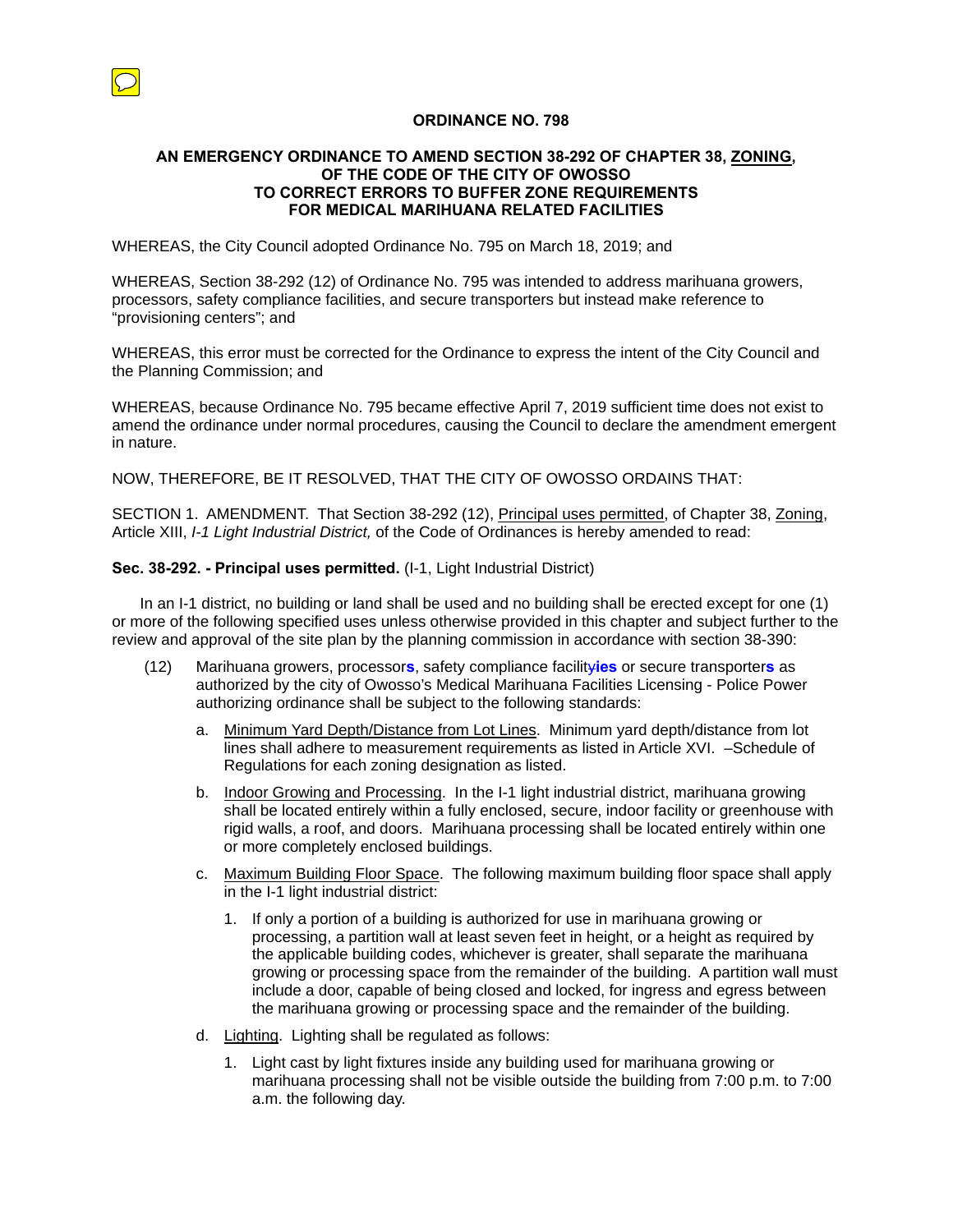- 2. Outdoor marihuana grow lights shall not be illuminated from 7:00 p.m. to 7:00 a.m. the following day.
- e. Odor. As used in this subsection, building means the building, or portion thereof, used for marihuana growing or marihuana processing.
	- 1. The building shall be equipped with an activated carbon filtration system for odor control to ensure that air leaving the building through an exhaust vent first passes through an activated carbon filter.
	- 2. The filtration system shall consist of one or more fans and activated carbon filters. At a minimum, the fan(s) shall be sized for cubic feet per minute (CFM) equivalent to the volume of the building (length multiplied by width multiplied by height) divided by three. The filter(s) shall be rated for the applicable CFM.
	- 3. The filtration system shall be maintained in working order and shall be in use. The filters shall be changed a minimum of once every 365 days.
	- 4. Negative air pressure shall be maintained inside the building.
	- 5. Doors and windows shall remain closed, except for the minimum length of time needed to allow people to ingress or egress the building.
	- 6. An alternative odor control system is permitted if the applicant submits and the municipality accepts a report by a mechanical engineer licensed in the state of Michigan demonstrating that the alternative system will control odor as well or better than the activated carbon filtration system otherwise required. The municipality may hire an outside expert to review the alternative system design and advise as to its comparability and whether in the opinion of the expert it should be accepted.
- f. Security Cameras. Security cameras must be used and shall be directed to record only the subject property and may not be directed to public rights-of-way as applicable, except as required to comply with licensing requirements of the state of Michigan. Recordings shall be kept for 90 days.
- g. Buffer Zones. A provisioning center **marihuana grower, processor, safety compliance facility, or secure transporter** may not be located within the distance specified from the uses below as determined by the city of Owosso. Distance shall be measured as stipulated in the Michigan Liquor Control Act as follows:
	- 1. A provisioning center **marihuana grower, processor, safety compliance facility, or secure transporter** may not be located within 200 feet of the real property comprising or used by a public or private elementary, vocational, or secondary school. The distance between the school building and the **provisioning center marihuana grower, processor, safety compliance facility, or secure transporter**  must be measured along the center line of the street or streets of address between 2 fixed points on the center line determined by projecting straight lines, at right angles to the center line, from the part of the school building nearest to the **marihuana grower, processor, safety compliance facility, or secure transporter** provisioning center and from the part of the provisioning center **marihuana grower, processor, safety compliance facility, or secure transporter** nearest to the school building.
	- 2. A provisioning center **marihuana grower, processor, safety compliance facility, or secure transporter** may not be located within 100 feet of a residentially zoned structure. The distance between the residential zoned structure and the **provisioning** center **marihuana grower, processor, safety compliance facility, or secure transporter** must be measured along the center line of the street or streets of address between 2 fixed points on the center line determined by projecting straight lines, at right angles to the center line, from the part of the residentially zoned structure nearest to the provisioning center **marihuana grower, processor, safety compliance facility, or secure transporter** and from the part of the provisioning